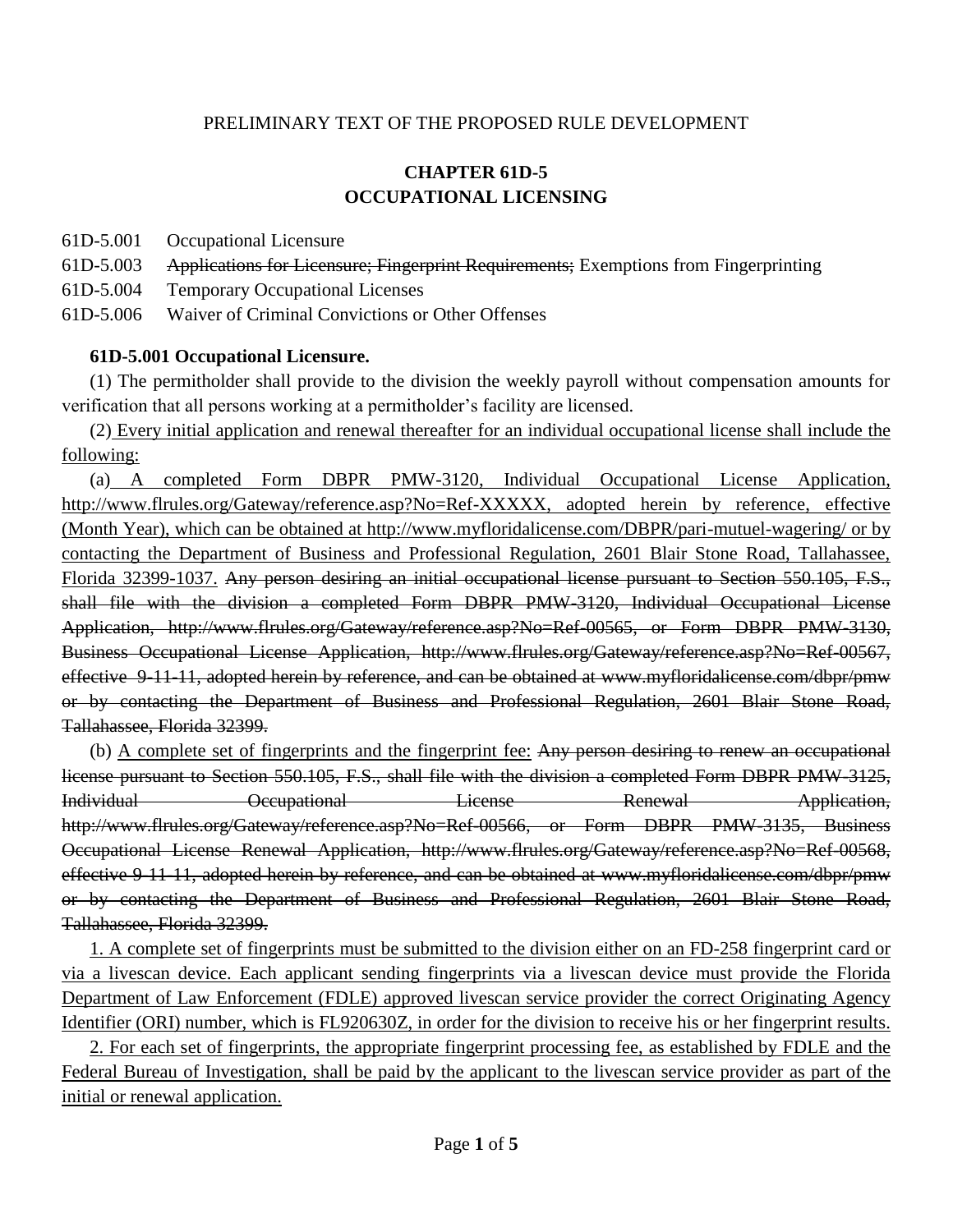(c) Either the Professional Occupational License fee of \$80 for a three year license or the General Occupational License fee of \$15 for a three year license. Applicants shall also include payment of the license fee as follows:

1. \$120 for a Business Occupational License;

2. \$80 for a Professional Occupational License; or

3. \$15 for a General Occupational License.

(3) Every initial application and renewal thereafter for a Business Occupational License shall include the following:

(a) A completed Form DBPR PMW-3130, Business Occupational License Application, http://www.flrules.org/Gateway/reference.asp?No=Ref-XXXXX, adopted herein by reference, effective (Month Year), which can be obtained at www.myfloridalicense.com/dbpr/pari-mutuel-wagering/ or by contacting the Department of Business and Professional Regulation, 2601 Blair Stone Road, Tallahassee, Florida 32399-1037.

(b) The Business Occupational License fee of \$120 for a three year license.

(4) All of the following individuals associated with an applicant for a Business Occupational License shall be required to hold a valid Professional Occupational License issued by the division:

1. Officers,

2. Directors,

3. Managers, and

4. Shareholders holding 10 percent or more interest in the business.

 (5) No application for a Business Occupational License shall be granted by the division unless each of the individuals requiring licensure pursuant to subsection (4) above have been verified by the division to hold valid Professional Occupational Licenses issued by the division.

(6) A business applicant shall be subject to denial of its initial or renewal application as outlined in Section 550.105, F.S., based on the disqualifying criminal convictions, civil judgments or discipline history in Florida or other racing jurisdictions of the business entity or the individuals associated with the business identified in subsection (4) above.

 $(7)(3)$  All occupational and fingerprint fees are nonrefundable, except in situations where the applicant was charged in error.

(8)(4) Pari-mutuel occupational licenses issued and renewed pursuant to Section 550.105, F.S., shall have an effective date of July 1st and shall be valid for a period of three fiscal years. Applications for an initial parimutuel occupational license or for renewal of a pari-mutuel occupational license shall be submitted between May 1st and June 30th for the license period beginning July 1st of the next fiscal year. Applications received outside of this period shall have an effective date beginning July 1st of the state fiscal year in which the application was received.

 $(9)$ (5) Any individual or business applicant may request a waiver of disqualifying factors in an application that would otherwise be grounds for denial of a license application from the Division Director. A request for a waiver shall be made on Form DBPR PMW-3180, Request for Waiver, effective 9-11-11, adopted herein by reference, http://www.flrules.org/Gateway/reference.asp?No=Ref-00570, and can be obtained at http://www.myfloridalicense.com/DBPR/pari-mutuel-wagering/ www.myfloridalicense.com/dbpr/pmw or by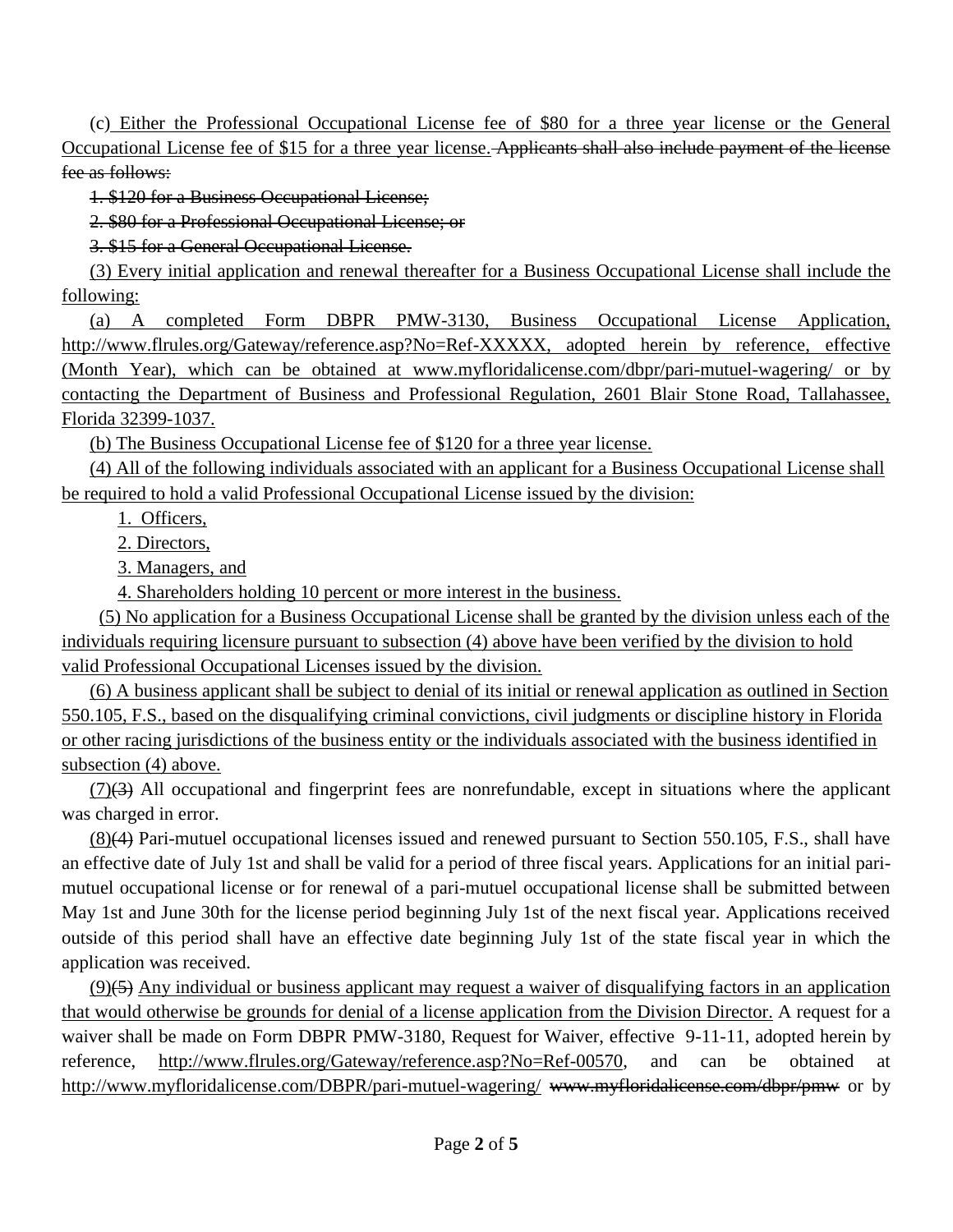contacting the Department of Business and Professional Regulation, 2601 Blair Stone Road, Tallahassee, Florida 32399-1037. The division will process any Request for Waiver upon receipt of a complete application according to Section 120.60(1), F.S.

(10)(6) A request to upgrade a pari-mutuel occupational license shall be made on Form DBPR PMW-3430 DBPR PMW-3170, License Upgrade Application, effective 9-11-11, adopted herein by reference in Rule 61D-14.005, F.A.C., http://www.flrules.org/Gateway/reference.asp?No=Ref-00569, and can be obtained at http://www.myfloridalicense.com/DBPR/pari-mutuel-wagering/ www.myfloridalicense.com/dbpr/pmw or by contacting the Department of Business and Professional Regulation, 2601 Blair Stone Road, Tallahassee, Florida 32399-1037. A license upgrade shall be granted or denied within 30 days of reciept of a completed Form DBPR PMW-3430 and any applicable fee. A License Upgrade Application shall lapse and no longer be processed by the division, if the applicant fails to provide the division with a complete application within 120 days of a notice issued by the division pursuant to section 120.60(1), F.S. An applicant seeking a license upgrade following the lapse of their previous application shall be required to reapply by submitting a completed Form DBPR PMW-3430 and any applicable fee.

(11) A license application shall lapse and no longer be processed by the division, if the applicant fails to provide the division with a complete application within 120 days of a notice issued by the division pursuant to section 120.60(1), F.S. A person with a lapsed license application shall not be eligible to participate in activities that require an occupational license. An applicant seeking a pari-mutuel occupational license as an initial or renewal applicant following the lapse of their previous license application shall be required to reapply by submiting all materials and fees required in subsection (2) or (3) above.

(11) Any person or business entity whose occupational license has expired and who seeks a subsequent occupational license:

(a) Within one year of the expiration of the license, shall be considered an applicant for renewal of that license;

(b) Longer than one year after expiration of the license shall be considered an initial applicant for an occupational license.

 $(12)(7)$  License application forms and fingerprint cards produced by and submitted through the Association of Racing Commissioners International (ARCI) or the National Racing Compact (NRC) under the Federal Pari-Mutuel Licensing Act of 1988 will be accepted by the division.

(13) Sunset Provision: In order to ensure the ongoing necessity of division rules, this rule shall sunset and cease to be effective five years following the rule's effective date, unless, prior to that deadline, the division adopts an amendment to the deadline in this sunset provision.

*Rulemaking Authority 550.0251(3), 550.105(2)(b), (10)(a) FS. Law Implemented 550.0251, 550.105 FS. History–New 10-20-96, Amended 12-15-97, 4-12-06, 9-11-11, .*

**61D-5.003 Applications for Licensure; Fingerprint Requirements; Exemptions from Fingerprinting.** The following occupations or groups of persons are exempt from the fingerprint requirements of Section 550.105, F.S.:

(1) through (3) No change.

(4) Any person whose fingerprints have been deemed "unclassifiable" twice by the Federal Bureau of Investigations; and,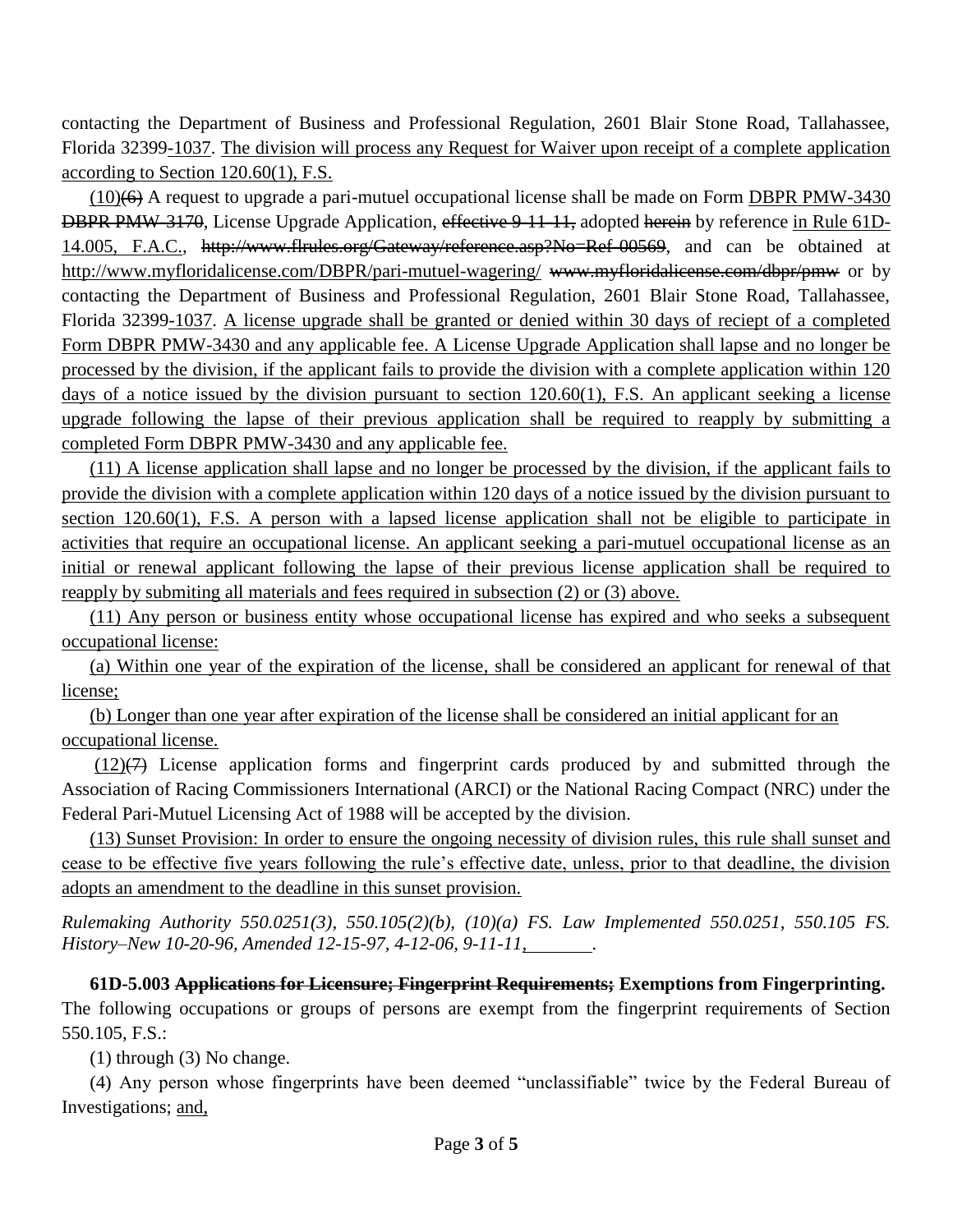(5) An applicant who is 70 years of age or older and instead submits \$24 for a background information records check through the Florida Department of Law Enforcement; and,

 $(5)(6)$ -An applicant who is under 18 years of age.

Sunset Provision: In order to ensure the ongoing necessity of division rules, this rule shall sunset and cease to be effective five years following the rule's effective date, unless, prior to that deadline, the division adopts an amendment to the deadline in this sunset provision.

*Rulemaking Authority 550.0251(3), 550.105(2)(b), (10)(a) FS. Law Implemented 550.105 FS. History–New 10-20-96, Amended 4-12-06, 9-11-11, 8-10-15, .*

# **SUBSTANTIAL REWORDING OF RULE 61D-5.004 TEMPORARY OCCUPATIONAL LICENSES FOLLOWS.**

## **SEE FLORIDA ADMINISTRATIVE CODE FOR PRESENT TEXT.**

### **61D-5.004 Temporary Occupational Licenses.**

(1) The division shall issue a temporary occupational license within 30 days of receipt of the application submitted pursuant to Rule 61D-5.001, F.A.C., when the following conditions are met:

(a) The applicant has submitted a completed Form DBPR PMW-3120 or Form DBPR PMW-3130, adopted by reference in Rule 61D-5.001, F.A.C., and has paid all applicable licensing and fingerprint fees;

(b) The applicant is in good standing and not under suspension or ineligible in Florida or any other racing jurisdiction;

(c) The division has not issued the applicant's occupational license; and

(d) If the applicant has previously applied to the division for a license, the applicant's most recent application prior to the current application for licensure did not lapse pursuant to Rule 61D-5.001, F.A.C.

(2) A temporary license can be obtained by the horse owner's licensed trainer, or by the greyhound owner's licensed kennel operator or trainer on behalf of a greyhound owner, horse owner, stable, or kennel. The division shall issue this temporary occupational license when the following conditions are met:

(a) The applicant has submitted a completed Form DBPR PMW-3110, Animal Owner Temporary License Application, effective (Month Year), adopted herein by reference, http://www.flrules.org/Gateway/reference.asp?No=Ref-XXXXX, and can be obtained at http://www.myfloridalicense.com/DBPR/pari-mutuel-wagering/ or by contacting the Department of Business and Professional Regulation, 2601 Blair Stone Road, Tallahassee, Florida 32399-1037;

(b) The applicant has submitted payment of all applicable licensing and fingerprinting fees;

(c) The greyhound owner, horse owner, stable, or kennel for which the application is submited is in good standing and not under suspension or ineligible in Florida or any other racing jurisdiction;

(d) The greyhound owner, horse owner, stable, or kennel for which the application is submitted has not been issued an occupational license by the division; and

(e) If the greyhound owner, horse owner, stable, or kennel for which the application is submitted has previously applied to the division for a license, the applicant's most recent application prior to the current application for licensure did not lapse pursuant to Rule 61D-5.001, F.A.C.

(3) All temporary licenses issued by the division are subject to the same requirements of Chapter 550, F.S.,